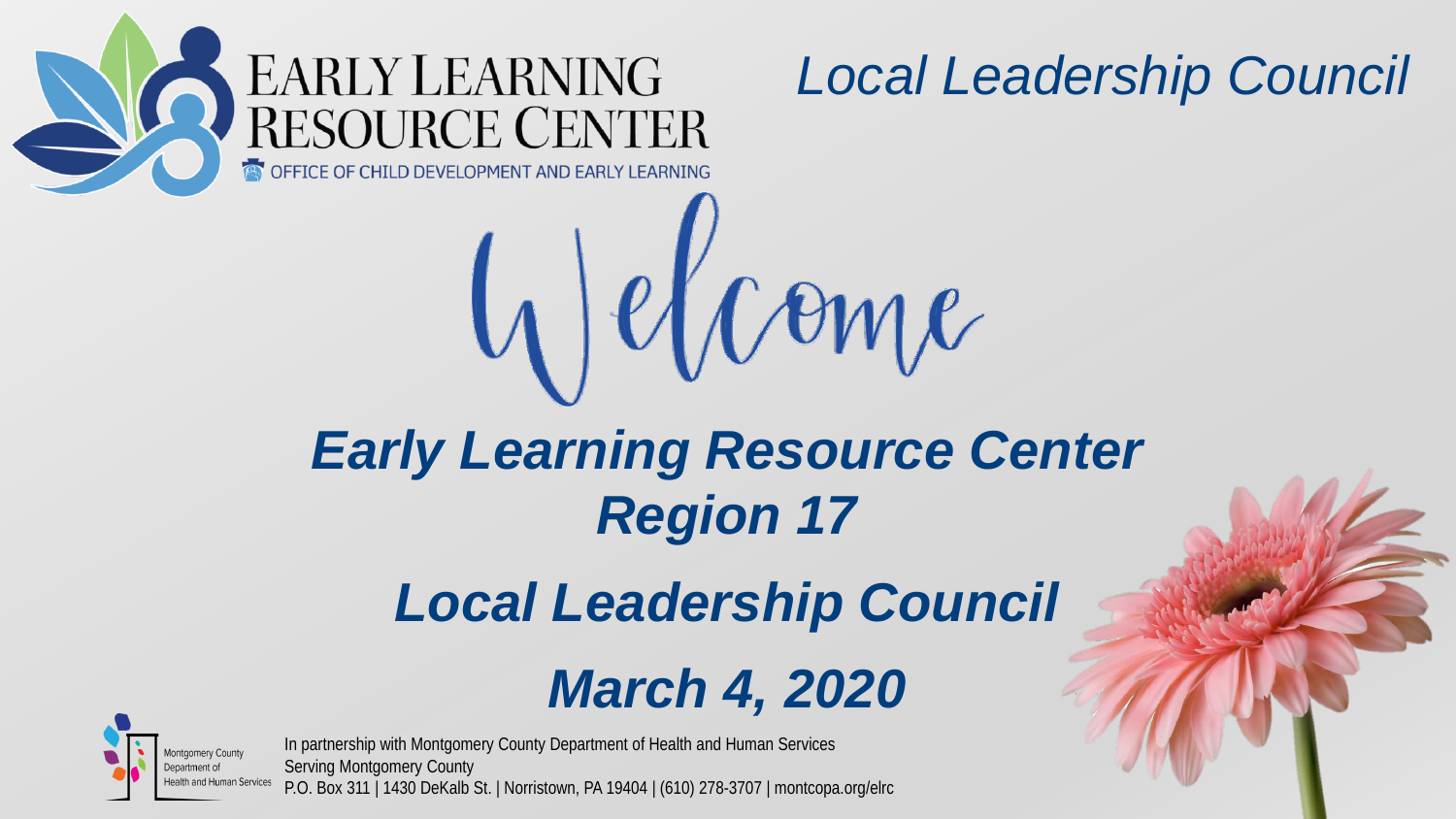

### **What is the Local Leadership Council?**

The formation of the ELRC Local Leadership Council (LLC) is one strategy being utilized to ensure that the Early Learning Resource Center is working in an integrated and collaborative way within the local early learning service community.

We hope to work collectively with you and your agency to enhance the visibility of the ELRC as a hub for early learning and community resources.



In partnership with Montgomery County Department of Health and Human Services

Serving Montgomery County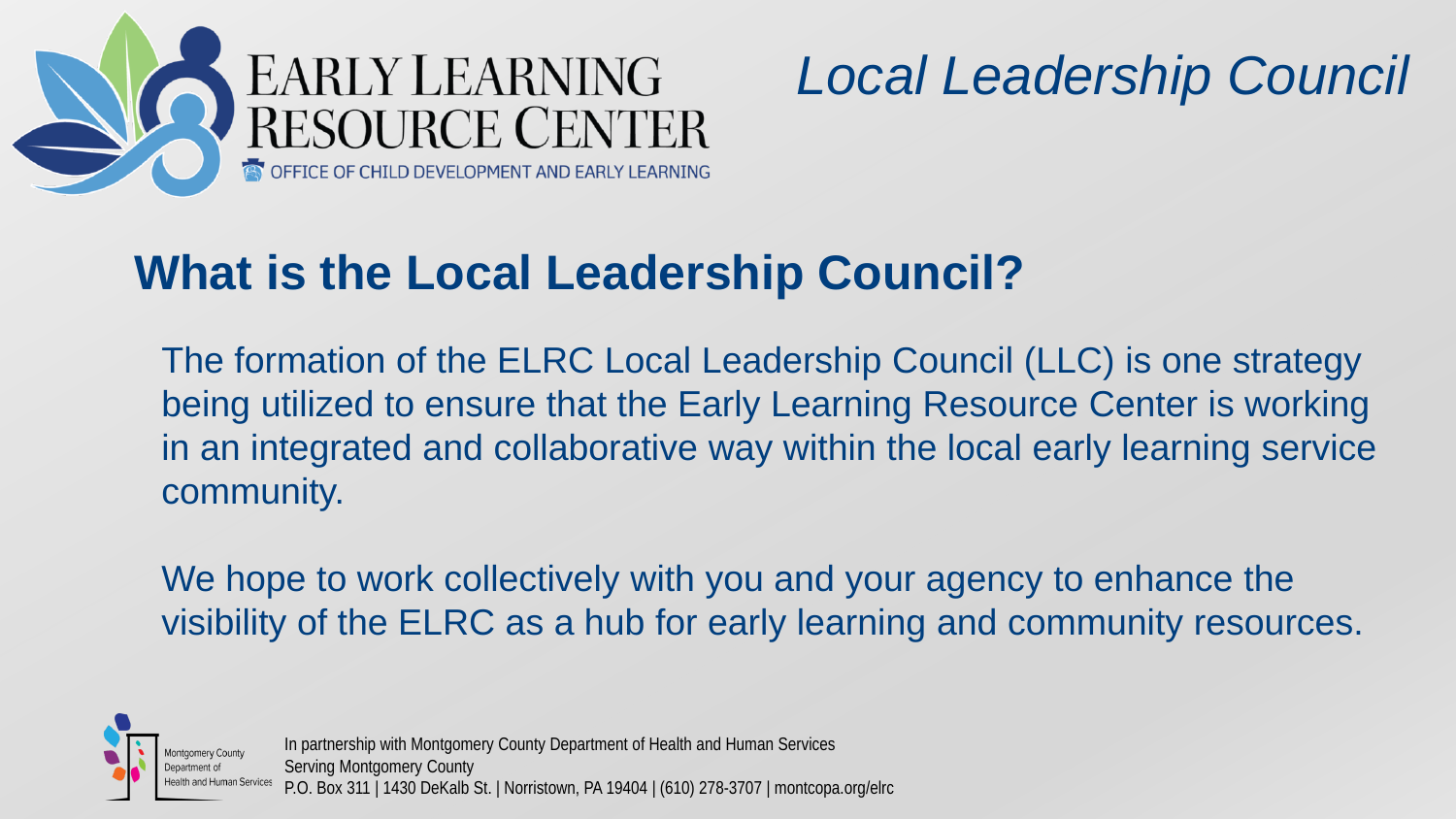

### **What have our Child Care Works staff been up to?**

Processing approx. 182 applications each month Serving 4,055 children  $\Rightarrow$  2,962 families Payment to 698 child care providers each month



In partnership with Montgomery County Department of Health and Human Services Serving Montgomery County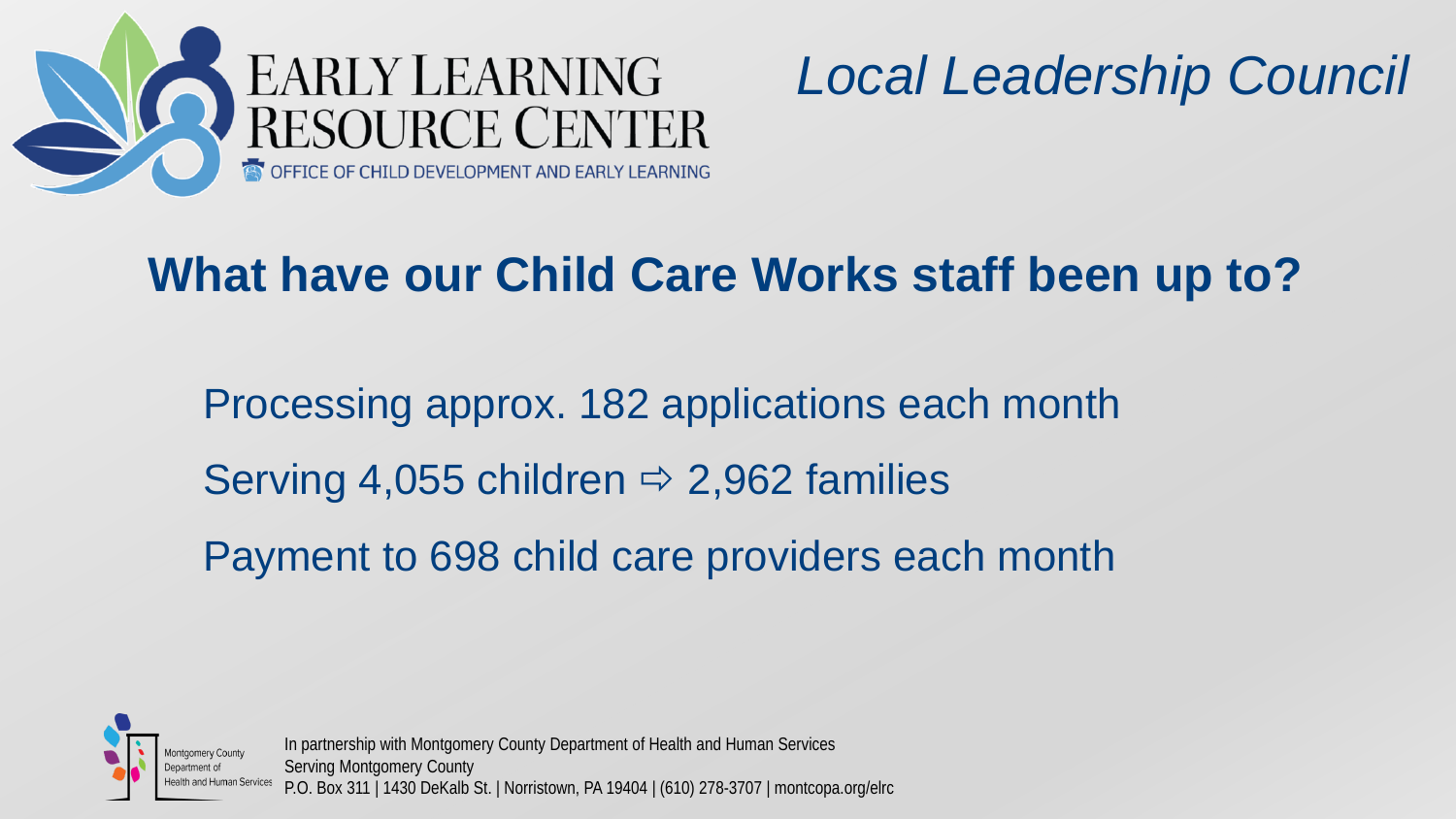



### **What have our Keystone STARS Quality Coaches been up to?**

43 Designations 95 ERA Grants 19 Move Ups 14 Merit Grants 138 Renewals



In partnership with Montgomery County Department of Health and Human Services Serving Montgomery County P.O. Box 311 | 1430 DeKalb St. | Norristown, PA 19404 | (610) 278-3707 | montcopa.org/elrc

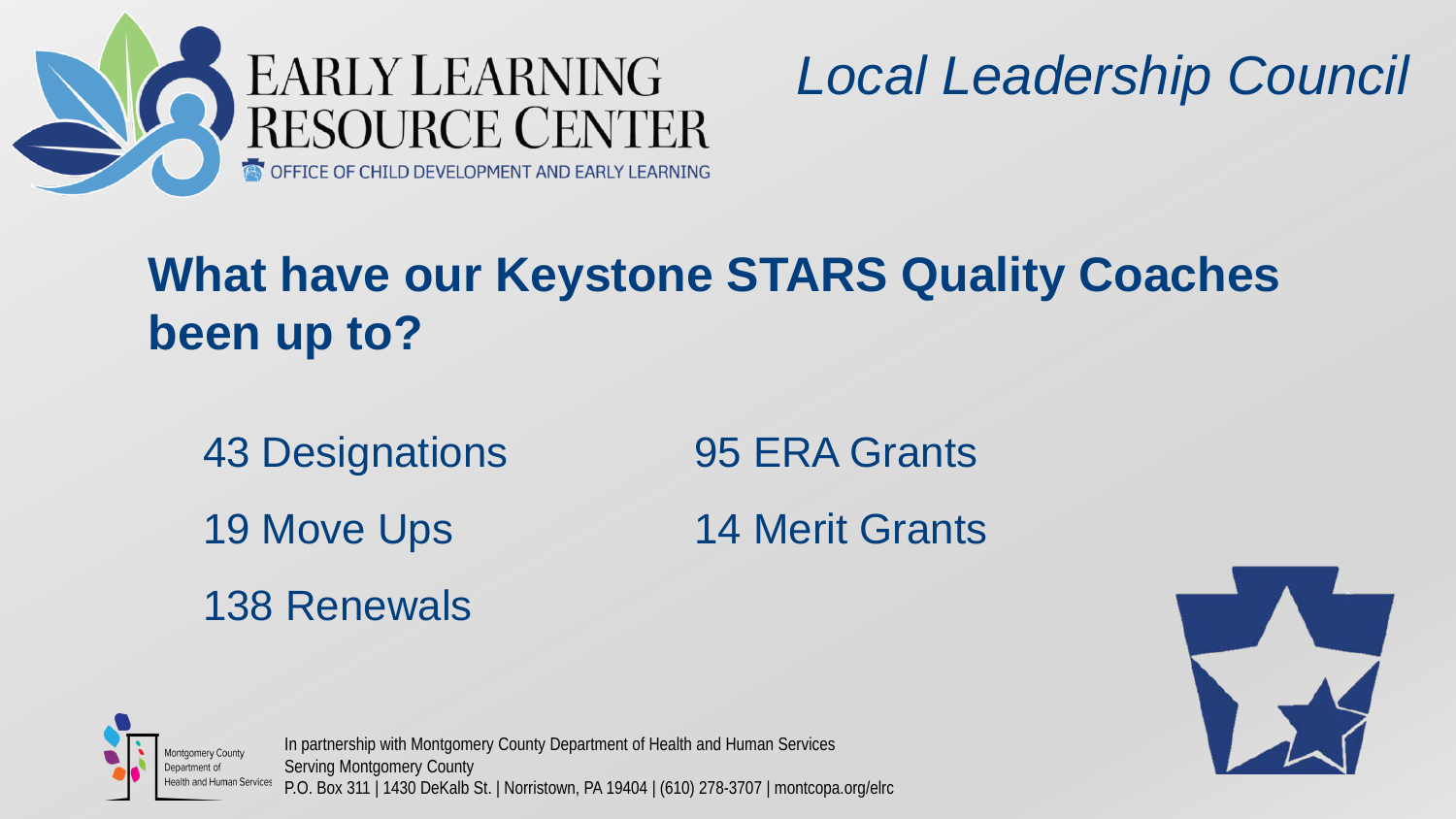

### **Week of the Young Child**

# **Family Friday Fun Day Friday, April 17th 3:00pm – 7:00pm**



In partnership with Montgomery County Department of Health and Human Services Serving Montgomery County

P.O. Box 311 | 1430 DeKalb St. | Norristown, PA 19404 | (610) 278-3707 | montcopa.org/elrc

### *Local Leadership Council*



**WEEK OF THE YOUNG CHILD Family Friday Fun Day Hosted by Early Learning Resource Center 17** 

FRIDAY, APRIL 17, 2020 3:00 PM - 7:00 PM HUMAN SERVICES CENTER - FLAT LOT Food **Arts & Crafts Music** 

**Local vendors** 

**Door Prizes** 

Free book for every child who attends (while supplies last)



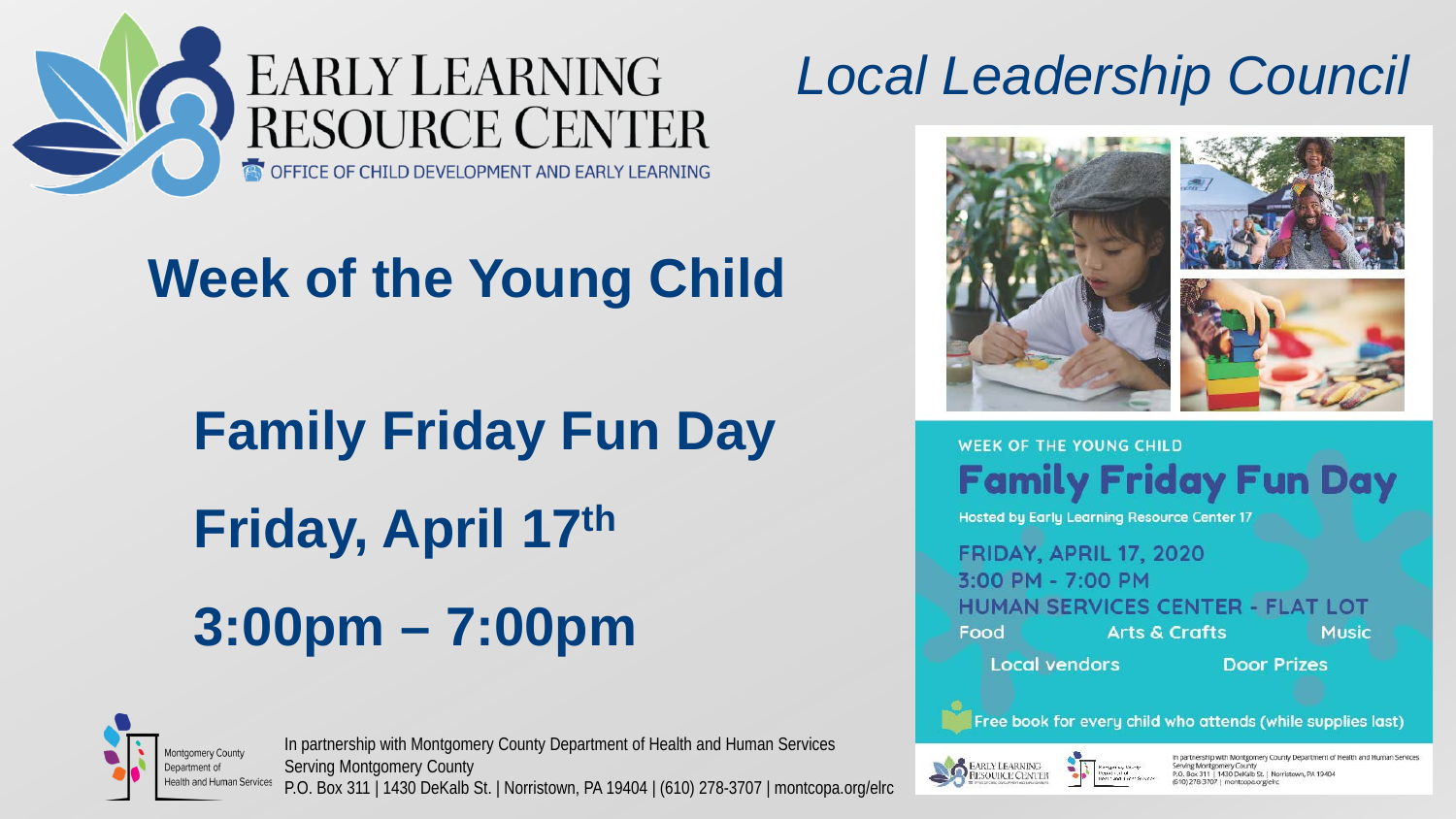

### **Conscious Discipline**

**March 30 – 31** Pottstown

**April 1 – 2** Norristown

**3:00pm – 7:00pm**



In partnership with Montgomery County Department of Health and Human Services Serving Montgomery County

P.O. Box 311 | 1430 DeKalb St. | Norristown, PA 19404 | (610) 278-3707 | montcopa.org/elrc

### *Local Leadership Council*



Conscious Discipline identifies the seven powers needed for conscious adults to regulate their own emotions enough to see conflict differently and the seven basic skills of discipline that will empower adults to respond to conflict and upset in a way that instills life skills.

POTTSTOWN SESSION **March 30 & March 31** 8am-4nm nsciousDisciplinePottstown.eventbrite.com

**Norristown Session April 1st & April 2nd** 8am-4pm **Register:** sciousDisciplineNorristown.eventbrite.com

For more information: Please contact Maggie Johnson at mjohnson2@montcopa.org

### **FREE EVENT**

**CONTINENTAL BREAKFAST & LUNCH WILL BE PROVIDED** 

**MATERIALS ARE INCLUDED** 

### **LOCATION DETAILS:**

**Pottstown Session: Pottstown YWCA 315 King Street** Pottstown, PA 19464

**Norristown Session: Montgomery County Human Services Center Innovation Room 1430 Dekalb Street** 

Norristown, PA 19401

**FACILITATOR:** 

**Jenny Spencer Certified Instructor Conscious Discipline** 

### **HOSTED BY**

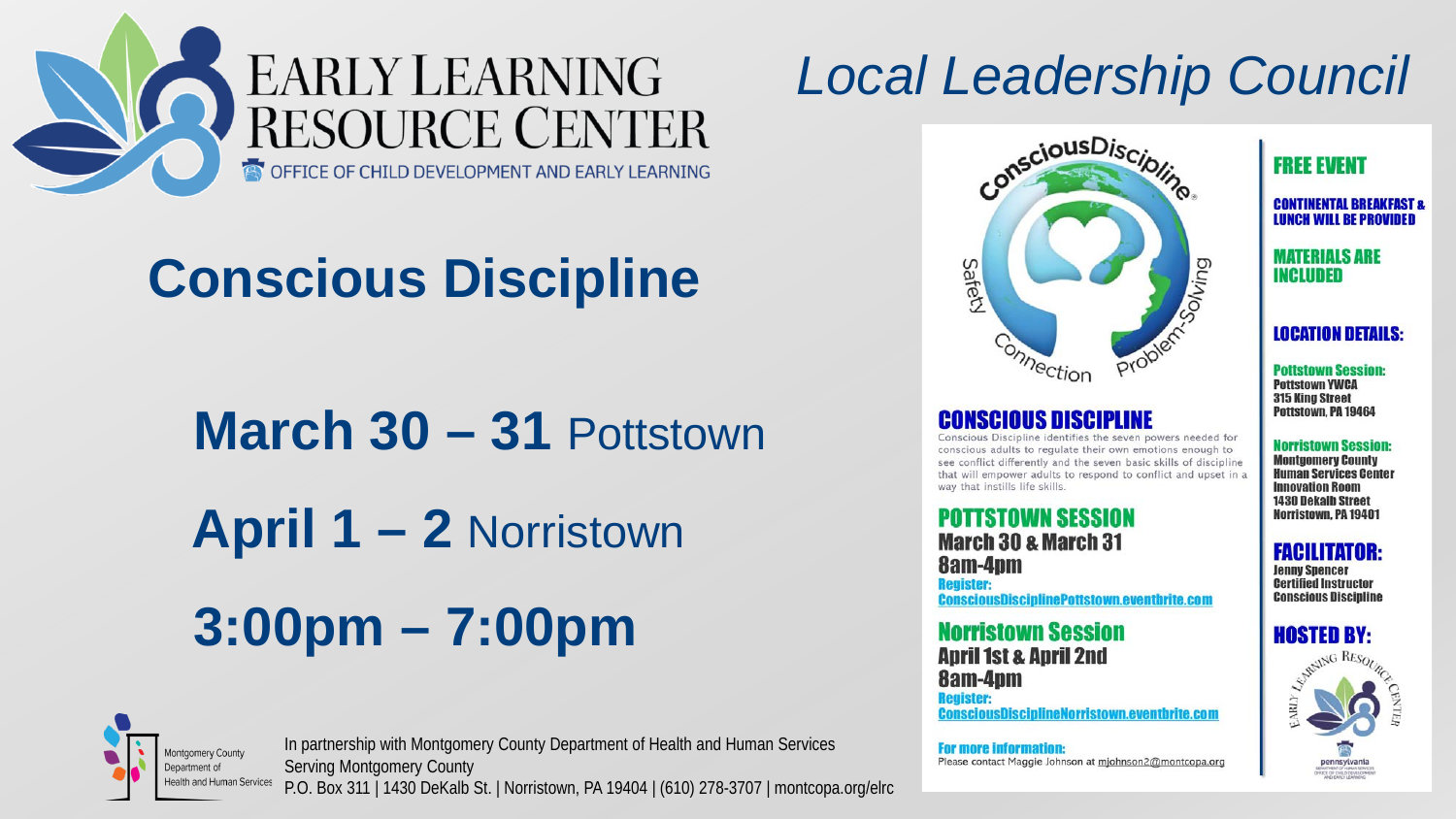

### **Infant-Toddler Contracted Slots Program**

### **Megan Penson, OCDEL**

The Infant Toddler Contracted Slots Program provides high quality pre-kindergarten services to eligible children by allowing a continued focus on programming while building strong transitions from infanttoddler to pre-kindergarten classrooms.



In partnership with Montgomery County Department of Health and Human Services Serving Montgomery County P.O. Box 311 | 1430 DeKalb St. | Norristown, PA 19404 | (610) 278-3707 | montcopa.org/elrc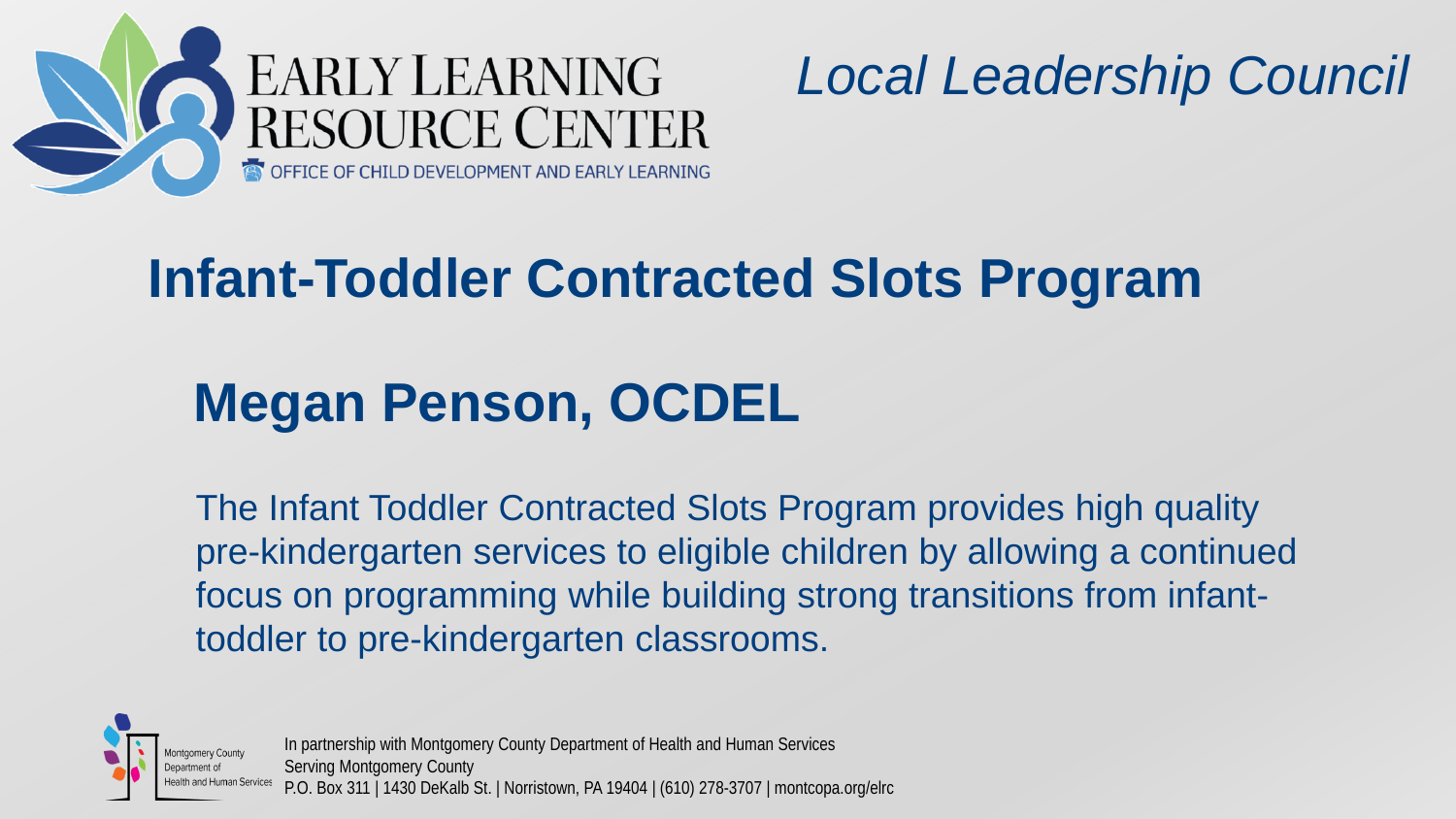



### **Quality Staffing**

# Planning a Job Fair for Quality Early Childhood Education Staff



In partnership with Montgomery County Department of Health and Human Services Serving Montgomery County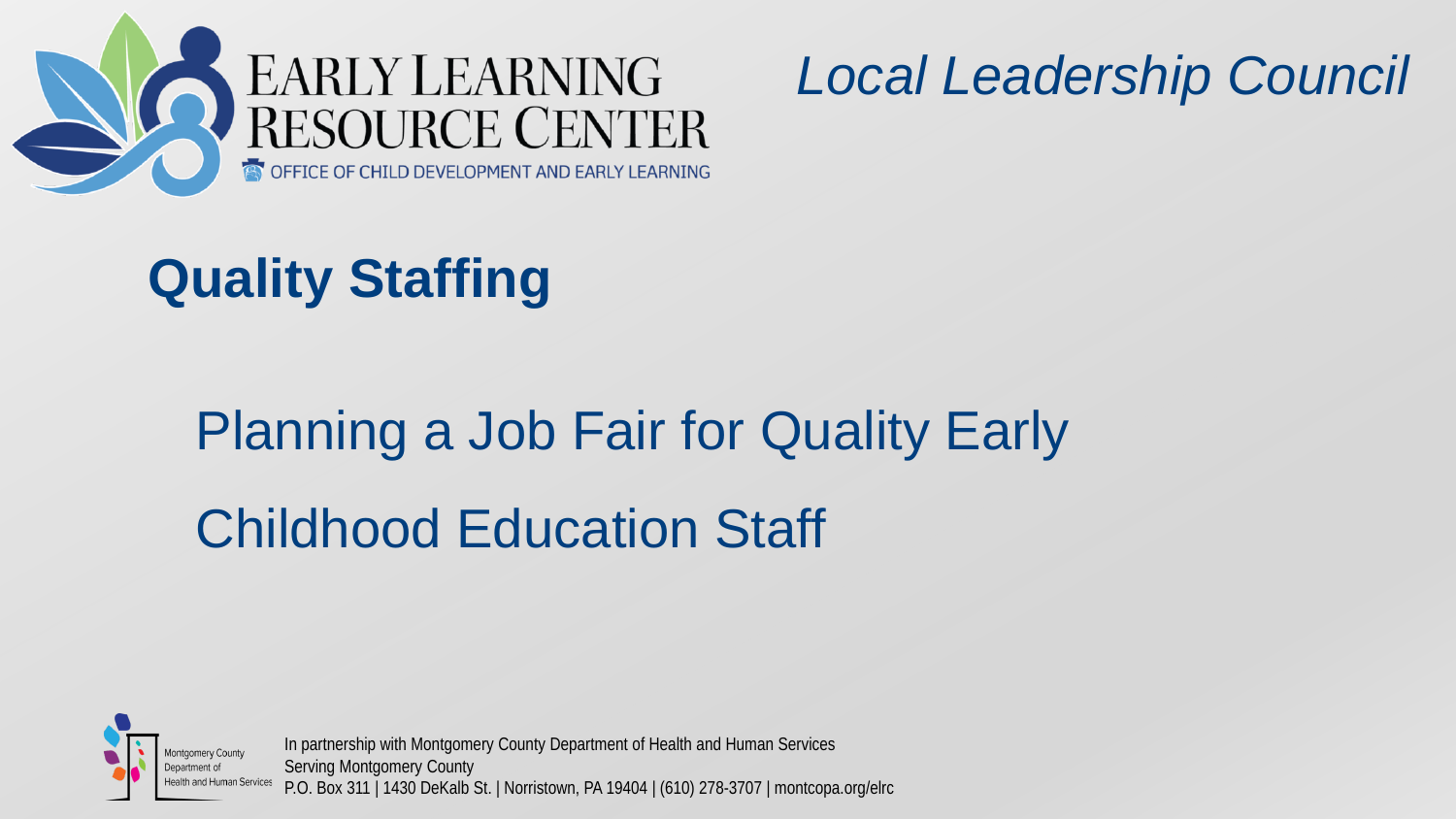



### **Alternative Funding**

## Temporary Child Care Assistance (TCCA)



In partnership with Montgomery County Department of Health and Human Services Serving Montgomery County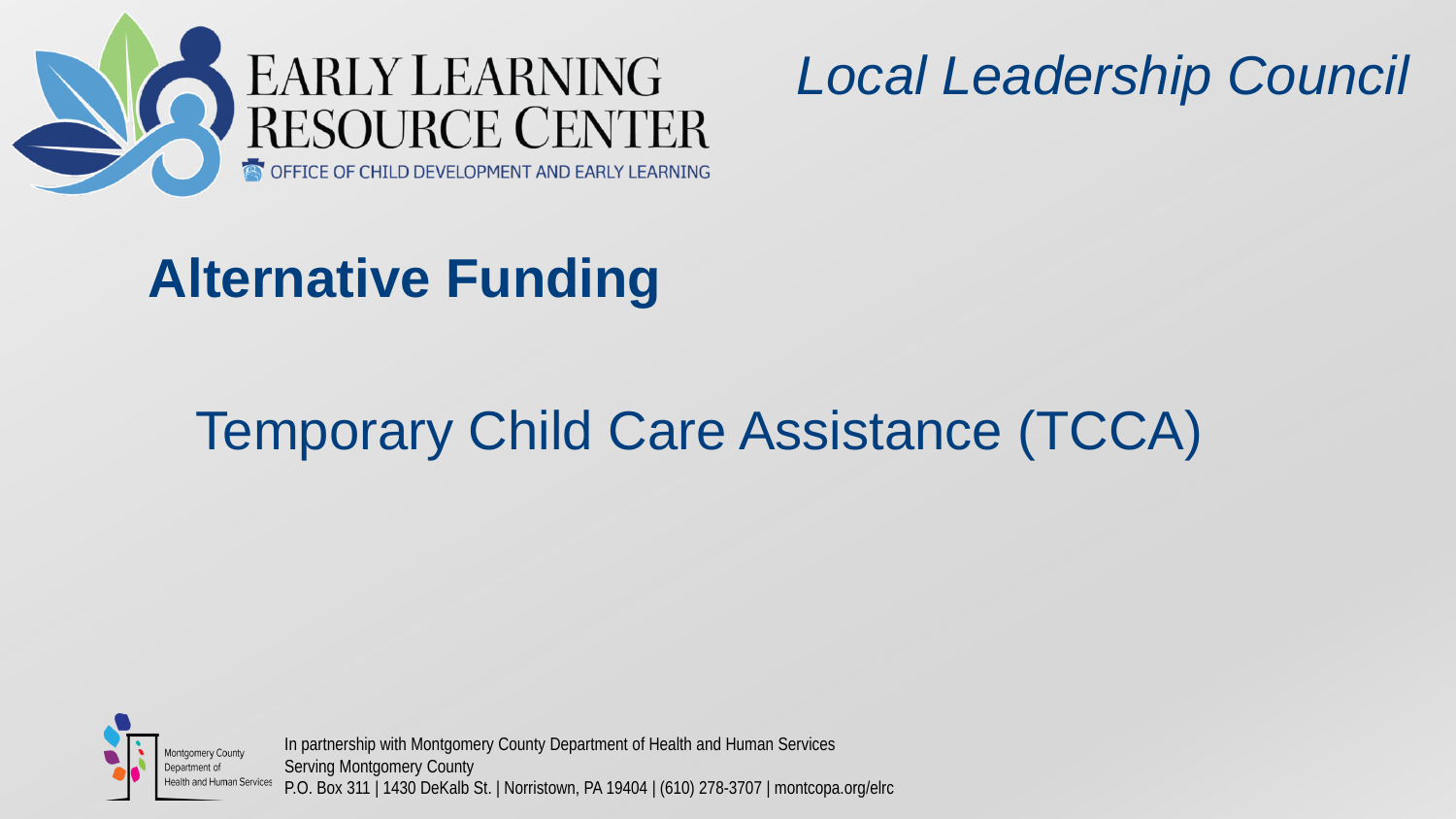



### **Break Out Sessions**

**Early Learning Programs** - Infant Toddler Contracted Slots, Early Head Start, Pre K Counts, Head Start

**Quality Staffing** - Job Fair

**Alternative Funding** - Temporary Child Care Assistance (TCCA)



In partnership with Montgomery County Department of Health and Human Services Serving Montgomery County P.O. Box 311 | 1430 DeKalb St. | Norristown, PA 19404 | (610) 278-3707 | montcopa.org/elrc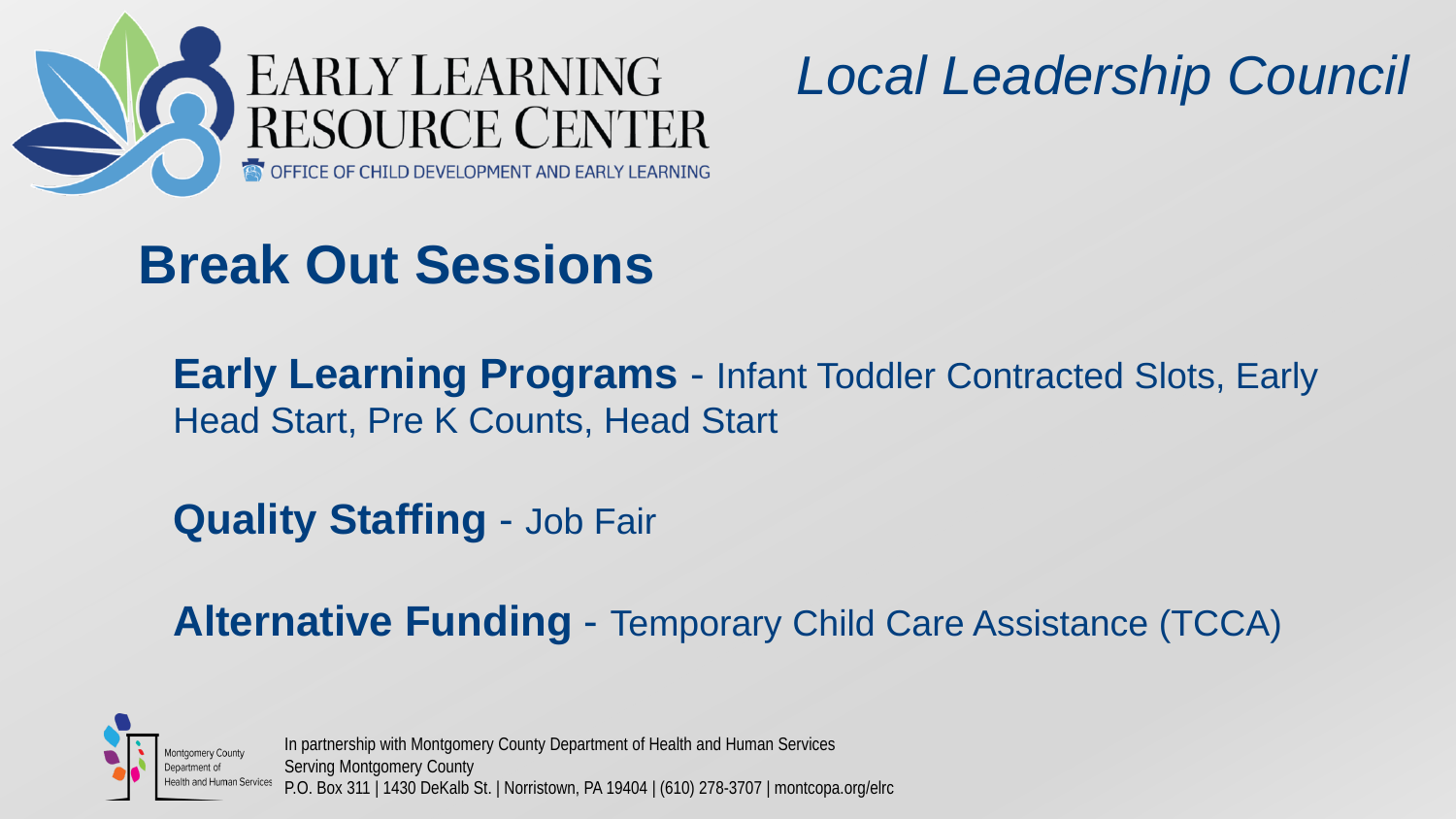



### **Subcommittees**

### **Please share your group's main take-aways and topics discussed**



In partnership with Montgomery County Department of Health and Human Services Serving Montgomery County